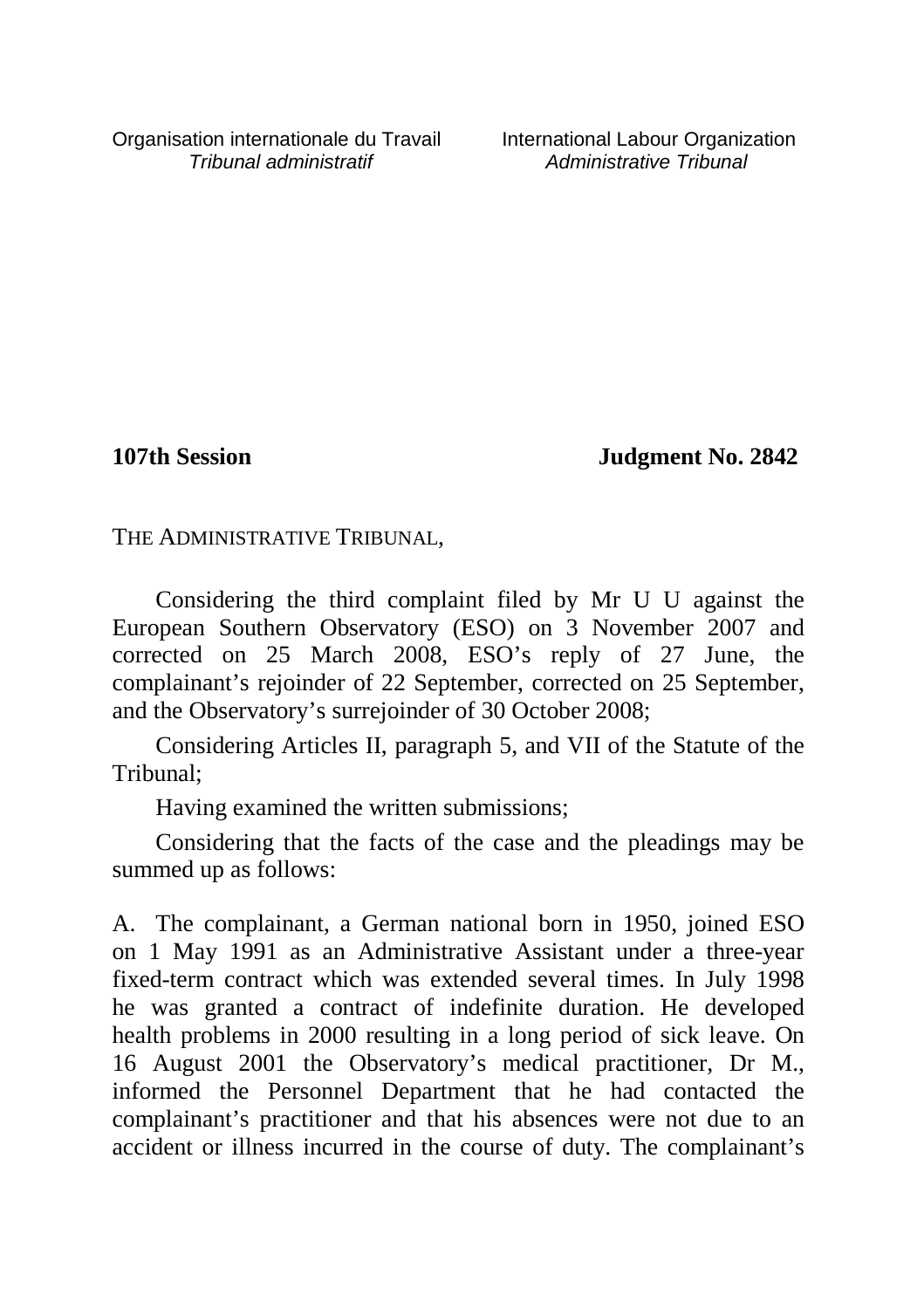health improved in 2002 and 2003 but he had a relapse in 2004 and thereafter was regularly on sick leave. During the first half of 2006 he was absent on sick leave for a total of 152 days. After having seen the complainant, Dr M. informed the Head of the Personnel Department, by a letter of 27 June 2006, that the complainant currently felt unable to perform his duties and that his incapacity to work was likely to continue.

By a letter of 28 June 2006 the complainant was offered the possibility of terminating his contract on 30 June 2007 by mutual agreement, on terms and conditions contained in the letter. It was proposed that he would be on special leave with pay from 1 July 2006 to 30 June 2007 and that, as of 1 July 2007, he would receive unemployment benefits for a maximum period of 50 weeks, during which ESO would pay its contributions to the Pension Fund. It was also indicated that the complainant would agree to the "final settlement of the termination of [his] contract" and not to claim or receive from the Observatory any other "grant, allowance, reimbursement or benefit related to the termination of [his] contract". The complainant signed the agreement on 30 June 2006.

The complainant wrote to the Head of Personnel on 14 September 2007 requesting that he be paid a termination indemnity in accordance with Article R A 11.03 of the Staff Regulations. The latter replied on 21 September that the complainant did not fulfil the requirements to be granted that indemnity. By a letter of 25 September 2007, the complainant asked ESO to pay him an indemnity of 136,300 euros. He contended that, in accordance with Articles R IV 1.58 and R A 11.02 of the Staff Regulations, he was entitled to a termination indemnity because of the early termination of his contract. He argued that it was not explicitly stated in the letter of 28 June 2006 that upon signing the termination agreement he waived his right to be granted such indemnity. He also relied on German law to support his request and added that he would bring the case before the "appropriate court" if it was not granted by 8 October 2007. By a letter of 1 October 2007, the Head of Personnel replied, on behalf of the Director General, that the complainant was not entitled to a termination indemnity. He also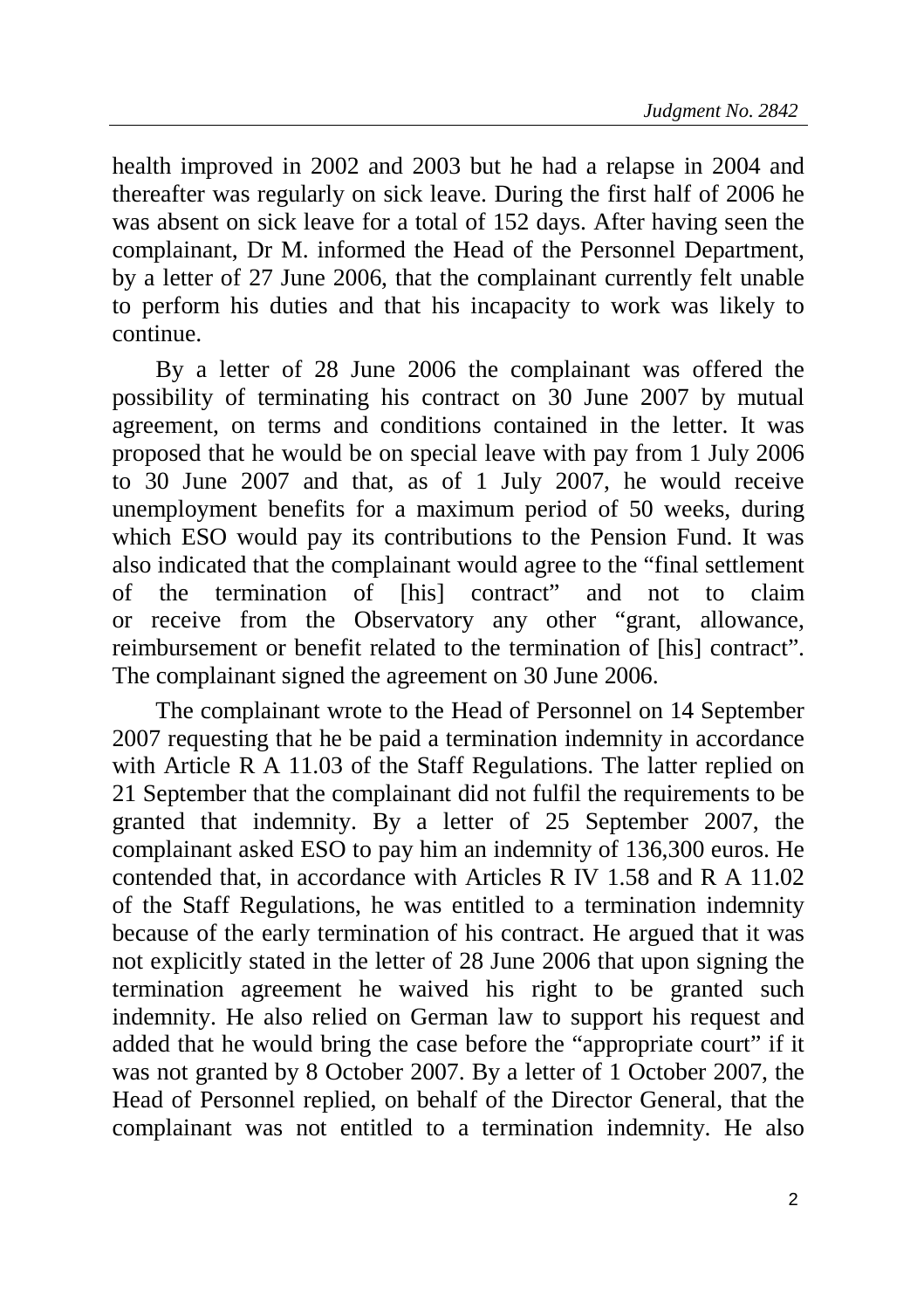pointed out that German law did not apply and that the Tribunal had "exclusive juridical competence".

Stating that the Observatory was "not interested in any out of court settlement", the complainant filed the present complaint, by which he impugns the letter of agreement he signed on 30 June 2006.

B. The complainant contends that the decision to terminate his contract of indefinite duration was not justified and that no reason for it was given. He adds that he received no legal advice and that no prior discussions took place. Moreover, the Staff Association was not informed of what was going on.

He asks the Tribunal to order the payment of "termination indemnities", material and "health" damages. He also seeks costs.

C. In its reply ESO submits that the complaint is irreceivable. It asserts that there is no administrative decision to challenge since the letter of 28 June 2006, signed by the complainant on 30 June, is a mutual agreement. Even if the agreement were to be considered as a decision, the complainant should have exhausted internal remedies prior to filing his complaint with the Tribunal.

On the merits the Observatory states that the statutory rules do not prevent the organisation and a staff member from terminating a contract by mutual agreement. It stresses that the terms of the agreement laid down in the letter of 28 June 2006 were clear and unequivocal. It points out that the complainant was granted 12 months' special leave with pay and subsequently unemployment benefits for 50 weeks as a final settlement; consequently, the agreement was fair. It adds that, in accordance with Article R A  $11.01(g)(2)$  of the Staff Regulations, the complainant would have been entitled to a termination indemnity only if he had been dismissed owing to a medically certified permanent work-related disability; since this was not the case, his request should be rejected.

The defendant asserts that discussions and negotiations took place before the agreement was signed; the complainant could therefore have sought advice if he had wished to do so. In support of its assertion, it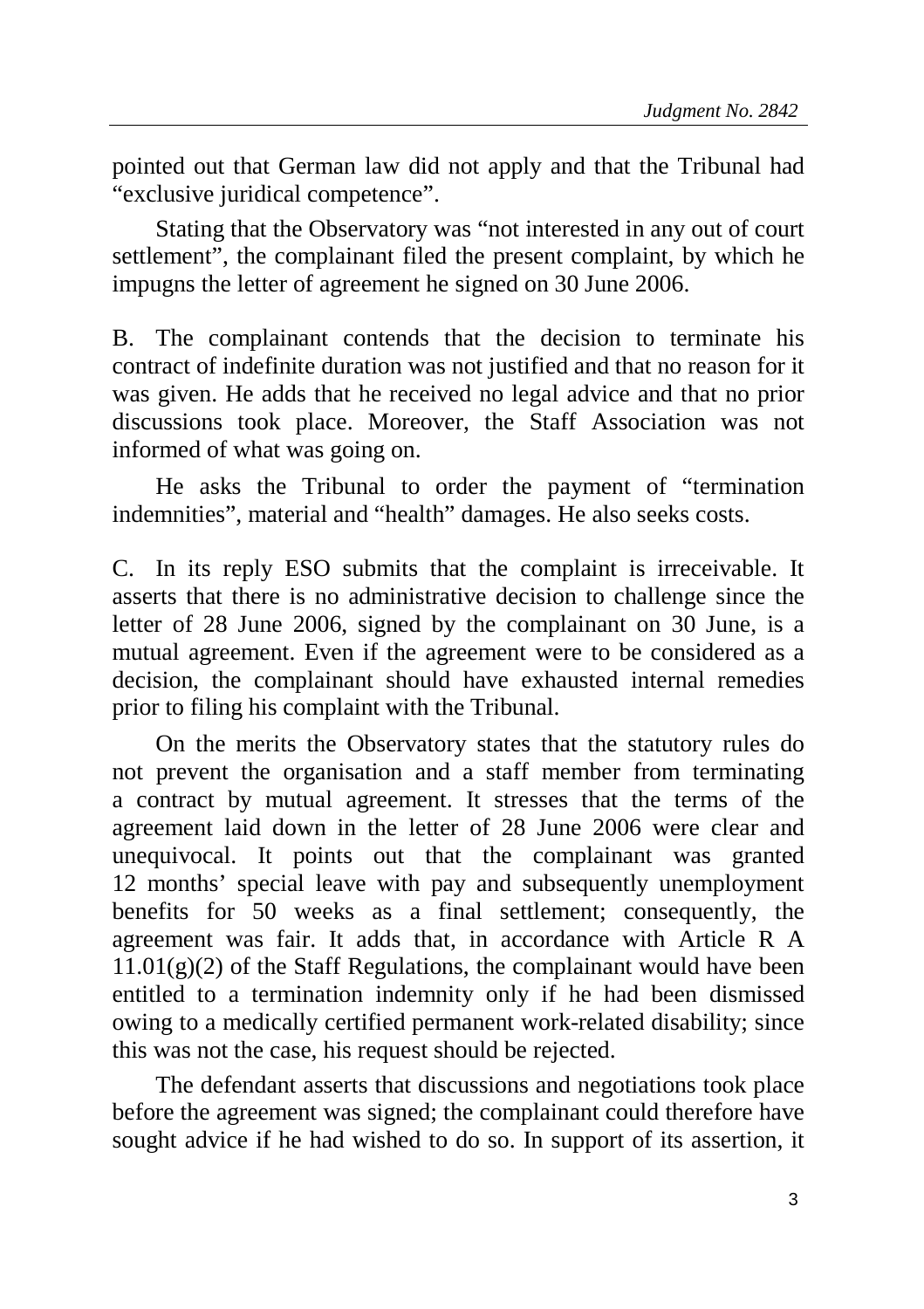provides a copy of a "Note for the record" dated 24 June 2008 in which the Head of Personnel stated that he had discussed the agreement in detail with the complainant. It adds that the Head of Personnel could confirm his statement before the Tribunal if need be. It further submits that the complainant did not, at the material time, avail himself of the possibility of being assisted by a member of the Staff Association during the negotiations and that he was not put under any pressure to sign.

D. In his rejoinder the complainant points out that ESO, in its letter dated 1 October 2007, indicated that the Administrative Tribunal of the International Labour Organization had exclusive jurisdiction in the present case. He therefore accuses the Observatory of acting in bad faith insofar as it contends that his complaint is irreceivable for failure to exhaust internal remedies.

On the merits he submits that he did not intend to terminate his contract; consequently there was no mutual agreement. He maintains that the details of the termination agreement were not discussed with him and that he did not understand the consequences of signing the offer of 28 June 2006. When visiting him in hospital in 2005, the Head of Personnel expressed concern at his repeated absence due to illness but talked to him only in general terms about the consequences of a termination of contract.

Contrary to the Observatory's assertion, he contends that his illness was work-related as his health deteriorated due to stress at work. In his view, the Observatory took advantage of his poor state of health and exerted pressure so that he would sign the letter of agreement. He indicates that the Head of Personnel asked him, on Friday 23 June 2006, to countersign it and return it by Monday, knowing that he was ill and not capable of understanding the financial consequences of his termination. Since he was given only three days, including the weekend, to return the letter of agreement, he was not able to seek advice about his rights. He also draws attention to his signature, which he says was not his usual one as evidence of his "psychological state" at the time. He contends that since he was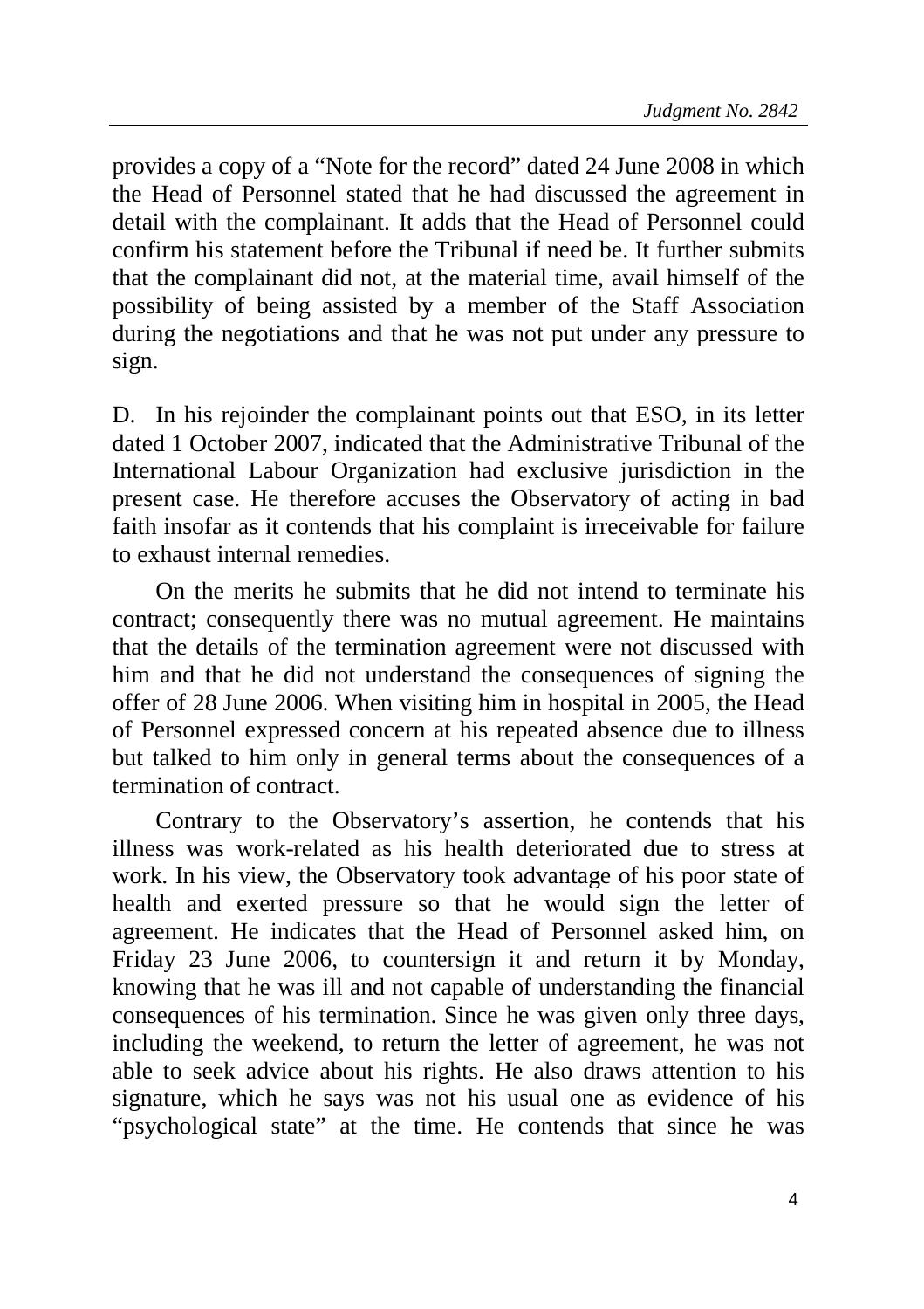"induce[d]" to countersign the termination agreement, it was not a resignation; he should therefore be granted the termination indemnity.

The complainant claims the amount of 136,300 euros plus interest as from 30 June 2006 at the rate of 5 per cent per annum. He asks the Tribunal to hear Dr M. and also to allow him to produce a list of witnesses.

E. In its surrejoinder the Observatory maintains its position. It adds that the complainant has not produced evidence showing that he was abused or misled by ESO. It denies the allegation that the Head of Personnel was aware that the complainant's consent was vitiated; on the contrary, it states, the defendant tried to accommodate the complainant's interests as much as possible. It emphasises that the complainant suffered from a common illness which does not usually involve any impairment of judgement. In any case, according to Dr M., his illness was not work-related and was not permanent.

It reiterates that the complainant was not entitled to a termination indemnity as he was not dismissed owing to a medically certified permanent work-related disability nor was he dismissed owing to the suppression of his post.

The defendant points out that, even if one considers that the termination indemnity was due, the complainant's claim for it was time-barred as it was raised more than one year after the termination agreement was signed. Indeed, under Article R VIII 1.01 of the Staff Regulations, a claim for payment of such an indemnity is not admissible unless made within six months from the date on which payment became due.

In addition, it stresses that the complainant was offered and paid substantial financial benefits pursuant to the agreement he signed on 30 June 2006; the amount he received was in fact higher than that which he would have received pursuant to Article R A 11.01(g)(2) of the Staff Regulations concerning the dismissal of a staff member owing to a medically certified work-related permanent disability.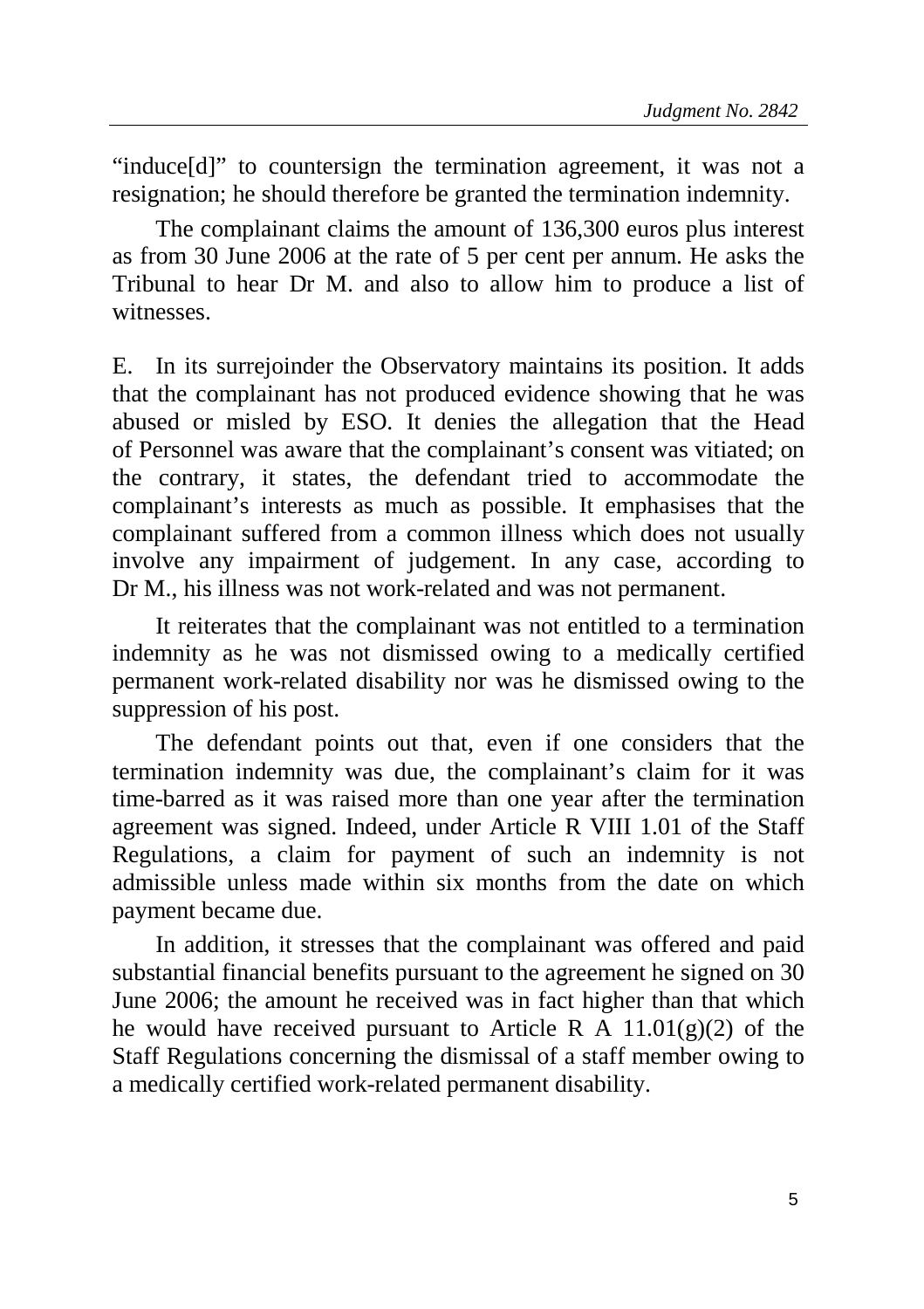## CONSIDERATIONS

1. The complainant joined ESO on 1 May 1991 as an Administrative Assistant. As of 1 July 1998 he was granted a contract of indefinite duration. His attendance and work performance were considered to be satisfactory. In 2000 he started frequently reporting sick. Dr M. informed the Personnel Department on 16 August 2001 that he had contacted the complainant's practitioner and declared that his absences were not due to an accident or an illness incurred in the course of duty. The complainant had no significant absences in 2002 and 2003 but reported sick in 2004, 2005 and 2006. On 27 June 2006 Dr M. informed the Head of the Personnel Department that he had seen the complainant and that he was being treated for several illnesses. He also noted that the complainant felt unable to perform his duties.

2. The Head of Personnel gave the complainant a letter dated 28 June 2006 and signed by the Deputy Director General, who stated, on behalf of the Director General, that he was offering to terminate his contract on 30 June 2007 by mutual agreement. A number of conditions were listed regarding leave, unemployment benefits, and contributions to the Pension Fund. He was asked to accept all the conditions and the final settlement of the termination of his contract in full, and to agree that he would not claim nor receive from ESO "any other grant, allowance, reimbursement or benefit" related to the termination of his employment with the organisation. The complainant signed the letter on 30 June 2006.

3. In his submissions the complainant contests that the abovementioned letter was mutually agreed upon. According to him, no prior discussion took place on the said letter and he was given no reason for the termination of his contract. He claims damages and the termination indemnity on the grounds that he has never agreed to the termination of his contract. He explains that he countersigned the letter on 30 June in a state of stress which prevented him from understanding the consequences of his acceptance. He also seeks costs.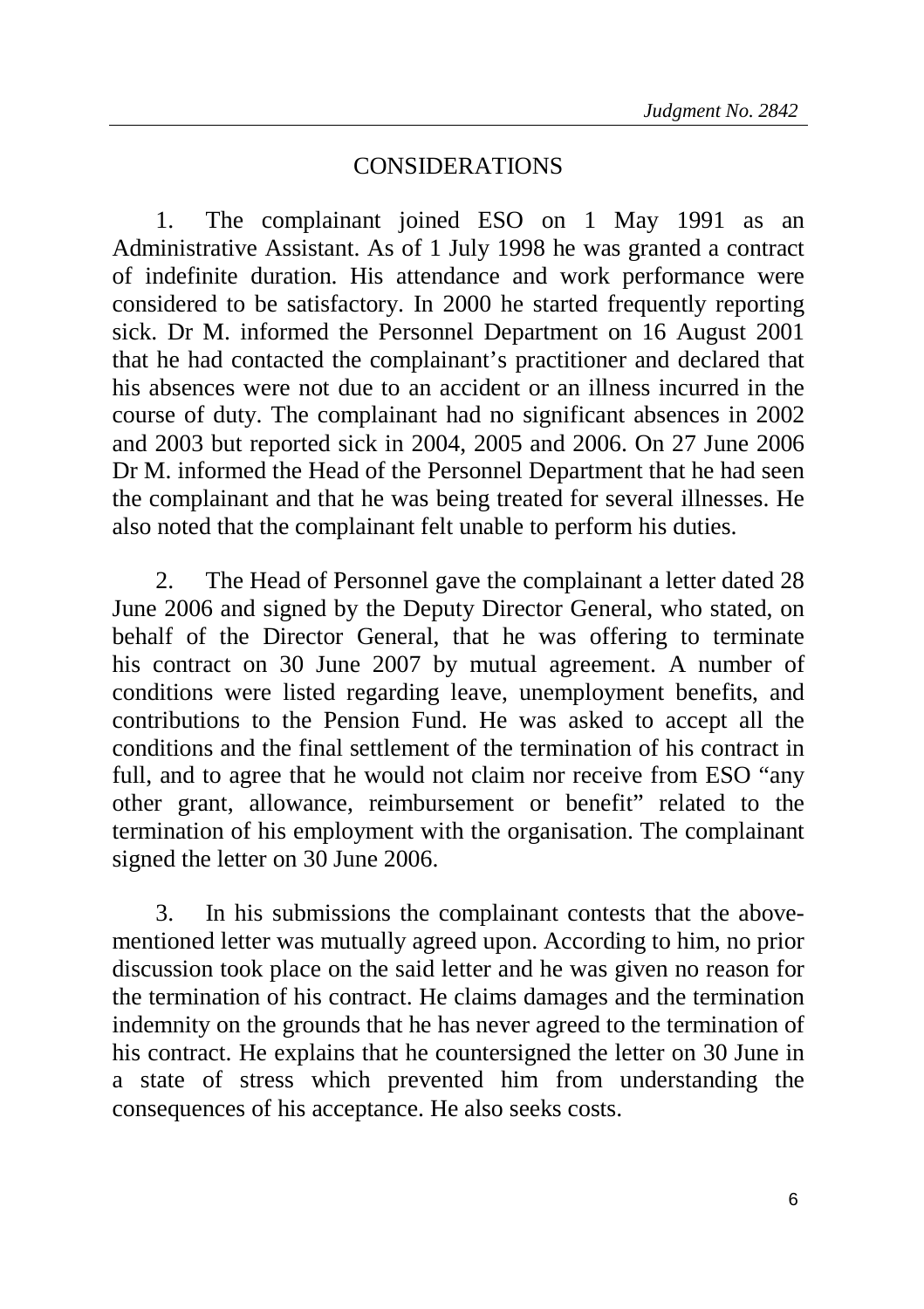4. ESO submits that the complaint is irreceivable because there was no dismissal decision that the complainant could have impugned. It adds that even if the signed letter of 30 June 2006 were considered a decision, the complaint would still be irreceivable as the complainant did not exhaust all internal remedies prior to filing his complaint, as required under Article VII of the Statute of the Tribunal.

5. Because the complaint must be dismissed on the merits the Tribunal finds it unnecessary to consider the arguments of the organisation on receivability.

6. The Observatory submits that the complaint is devoid of merit as the complainant has signed the letter without being coerced or pressured to do so. Moreover, the conditions laid down in the letter were the result of earlier negotiations and discussions and were favourable to the complainant. The defendant also states that the terms of the letter and its consequences were clear and unequivocal. In addition, regardless of the signed letter, the complainant did not meet the requirements to be granted the termination indemnity as he was not dismissed owing to medically certified permanent disability incurred in the course of duty (Article R A  $11.01(g)(2)$  of the Staff Regulations), nor was he dismissed owing to the suppression of post (Article R A  $11.01(h)(2)(2)$ ).

7. Having reviewed the written submissions and found them sufficient, the Tribunal disallows the complainant's request for hearings.

8. The Tribunal is of the opinion that the complaint is unfounded as the letter signed on 30 June 2006 was a mutually agreed termination of employment and not a decision by the organisation to terminate the complainant's contract. The complainant did not put forth any convincing evidence that he was incapable of making decisions or that ESO had acted in bad faith. The Tribunal notes that the organisation was diligent in its protection of the complainant's best interests in proposing the agreement so that he